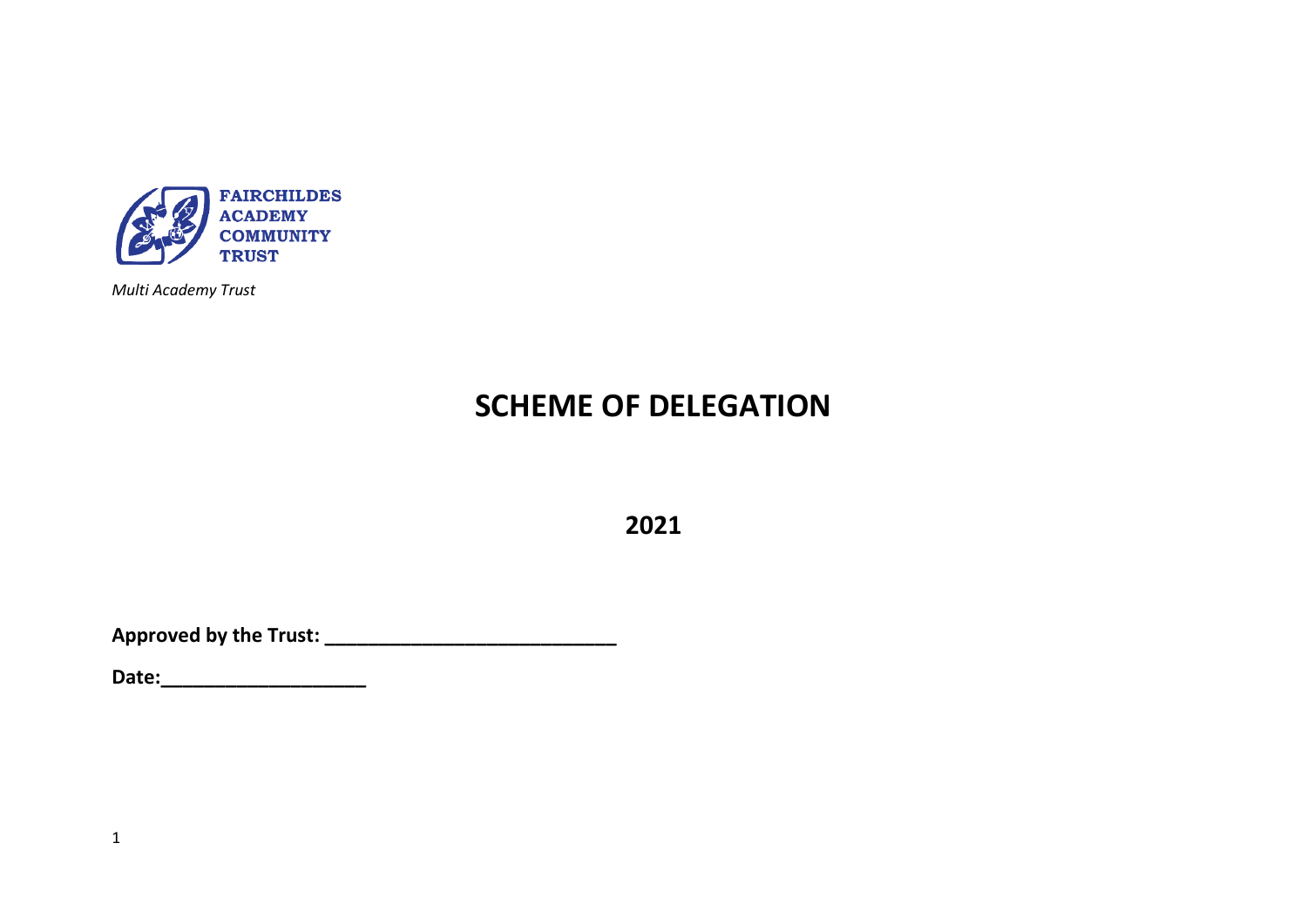### **CONTENTS :**

| 4. Delegated Authority (Finance, Resources and Operations)  10 |  |
|----------------------------------------------------------------|--|
|                                                                |  |
|                                                                |  |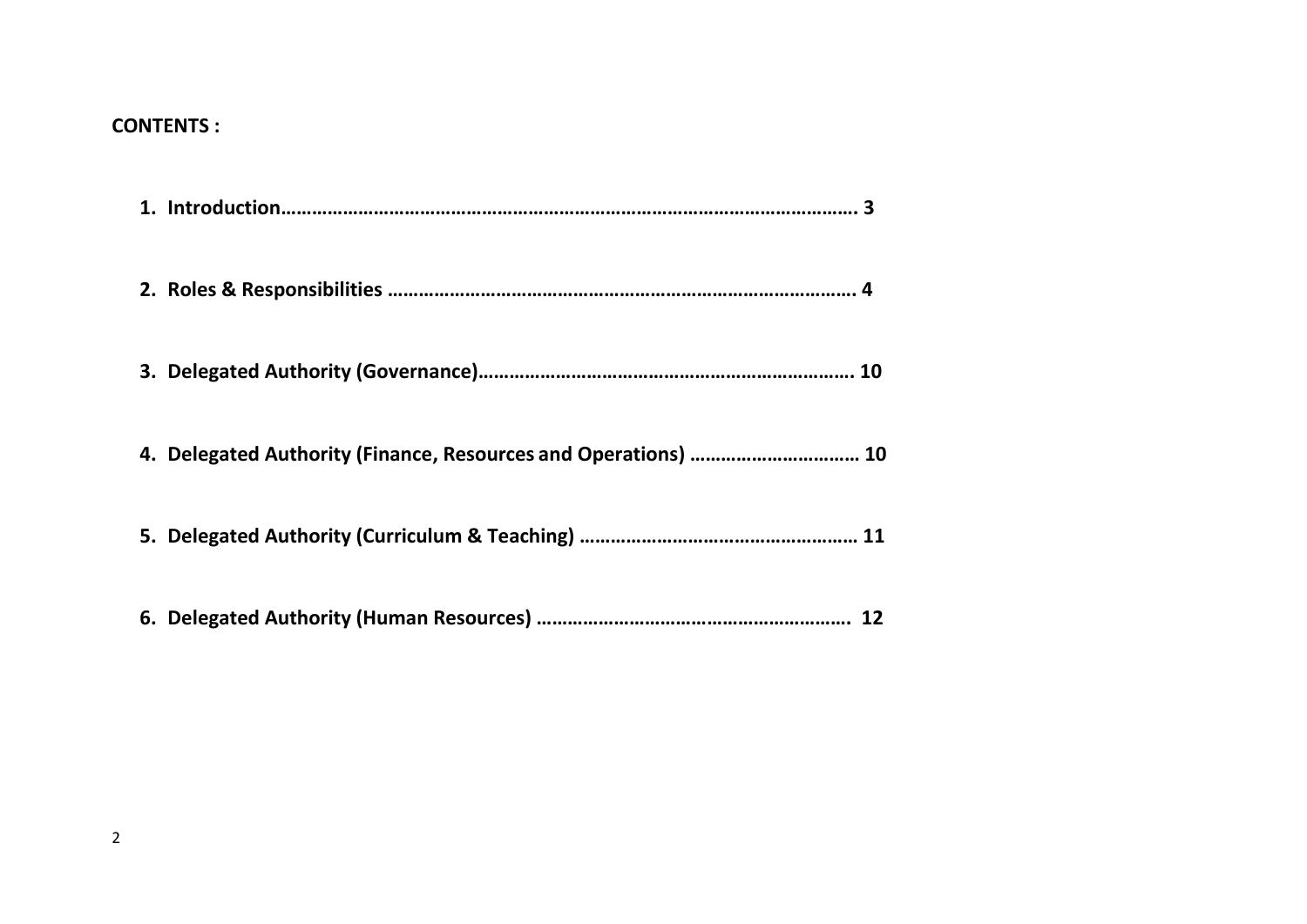The arrangements for delegated authority within Fairchildes Academy Community Trust are set out in this scheme of delegation. This Scheme of Delegation explains the ways in which the Board fulfils its responsibilities for the leadership and management of the Trust and its academies. It should also be read in conjunction with the Articles of Association, Finance Manuals, committee Terms of Reference and the Trust's policies and procedures.

The Board will make decisions on matters which affect all academies in the trust. Academy Committee will make decisions on matters which affect individual academies.

## FACT GOVERNANCE STRUCTURE

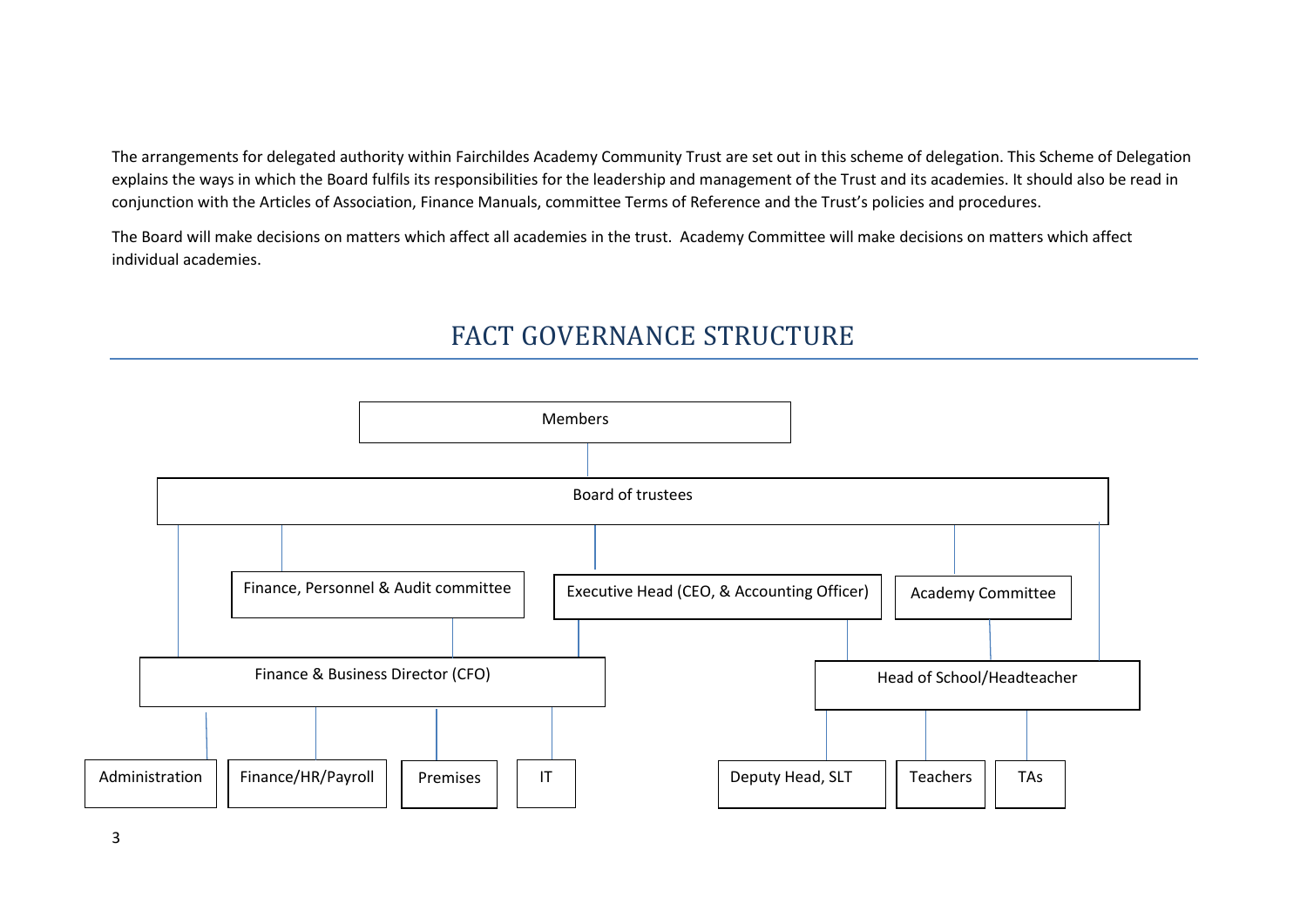### **Roles & Responsibilities**

**The functions of the trust are discharged by its various boards, committees and key posts. The significant roles and responsibilities within the organisation are as follows**

#### **1. Members**

Most Charitable companies have members because of the requirements of the Companies Act 2006. As all academy Trusts are set up as charitable companies, they too must have members. In effect, the members sign to form a company.

Members are the subscribers to the trust's memorandum of association (where they are the founding members).

Members are in effect the guardians of the governance of the trust. That means they sit right at the top of the governance structure.

Like shareholders, members too have an annual general meeting (AGM) at which they can express their views. The members' role is discrete and distinct, they are tasked with assessing if the board of trustees is performing well and, as such, are ensuring the that the purpose of the trust is being met, and its charitable object is fulfilled. Therefore, the members do not need regular business meetings.

The role of the Members is generally to oversee the achievement of the company's objectives, to take part in annual and extraordinary general meetings, to receive accounts and appoint trust's auditor and to make some appointments to the Board. Decisions made by the Board are scrutinised and challenged by the Members when they deem appropriate. The members appoint trustees to ensure that the trust's charitable object is carried out. They are able to remove trustees if they fail to fulfil this responsibility. Members are also responsible for approving any amendments to the trust's articles of association. While members are permitted to be appointed as trustees, in order to retain a degree of separation of powers between the members and the trust board, and in line with DfE expectations, not all members are trustees.

While members hold the trust board to account for the effective governance of the trust, the members themselves have a minimal role in the actual running of the trust. It is the trustees of board, not the members who are the organisation's key decision makers.

#### **Members are not permitted to be employees of the trust**.

#### **2. The Board of Trustees**

The trustees of FACT and are responsible for the general control and management of the administration of the trust in accordance with the provisions set out in the memorandum and articles of association. The board of trustees is accountable for the performance of all academies within the trust and as such must;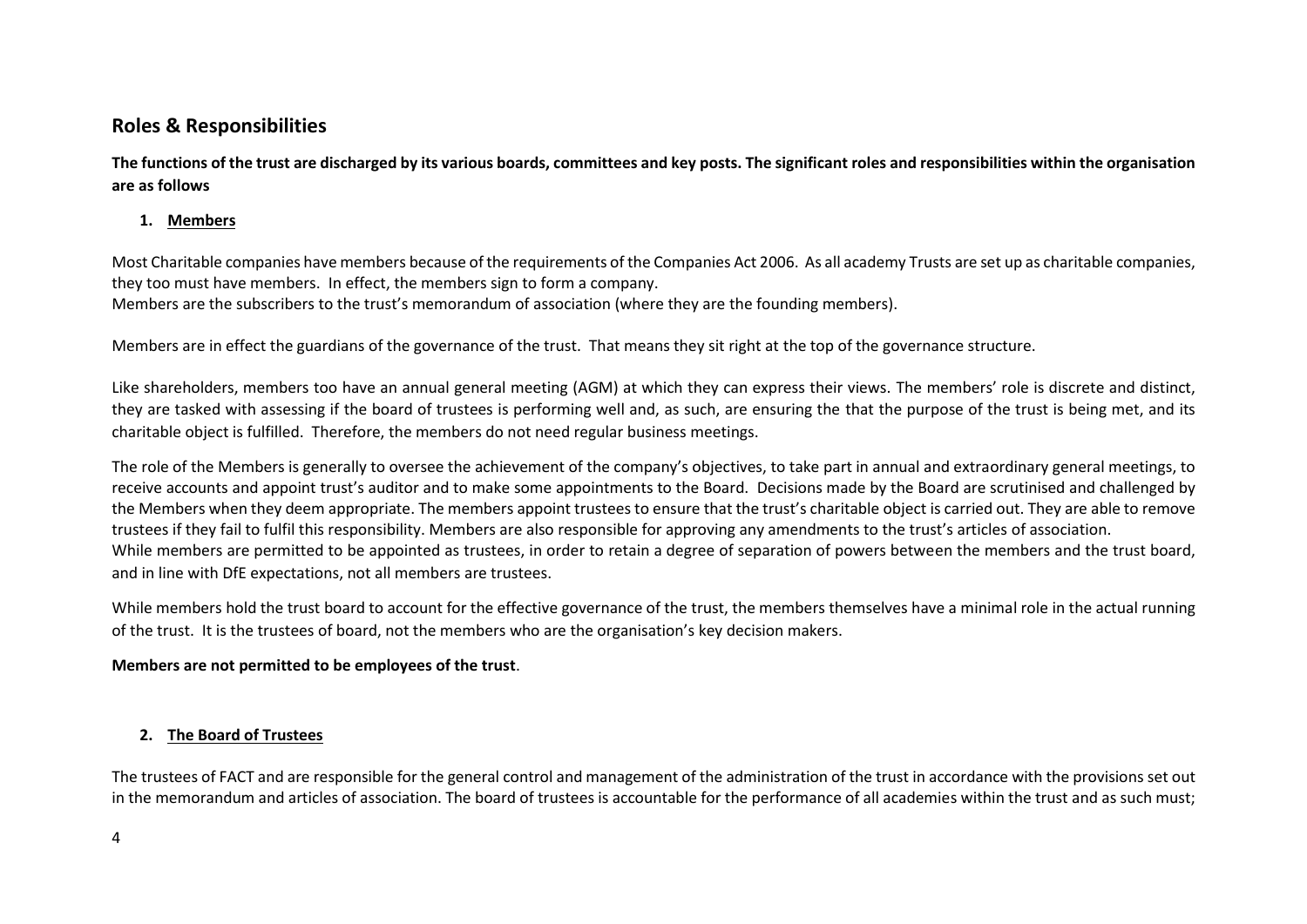- 1) Ensure clarity of vision, ethos and strategic direction
- 2) Hold the executive officers and school heads to account for the educational performance of the academies and their pupils, and the performance management of staff
- 3) Oversee the financial performance of the trust and make sure its money is well spent.

The Board of trustees is accountable to external government agencies including Companies House, the Charity Commission, ESFA and the Department for Education for their activities and for the quality of the services and facilities provided by the Trust. They are required to have systems in place through which they can assure themselves of quality, safety and good practice. The FACT board is permitted to exercise all the powers of the academy trust.

The trustees delegate certain governance functions and these are set out in this scheme of delegation.

The board has the right to review and adapt its governance structure at any time, which includes removing delegated authority in certain circumstances. The board is accountable for all of the academies within the trust. However, it can choose to delegate governance functions to Academy Committee (AC). The Board has overall responsibility for the administration of the academy's finances, having regard to any guidance issued by the Executive Head Teacher and Finance & Business director and subject to the oversight and approval of the trustees.

The main responsibilities of the Trust are prescribed in the Funding Agreements with the ESFA. The key responsibilities include:

- Ensure the grant from the ESFA and other restricted funding is used for the purposes intended
- Approval of the annual budget and any material changes
- Appointment of auditors
- Appointment of Executive Head teacher (as Accounting Officer)
- Appointment of Chief Financial Officer (Finance & Business Director).
- Ensure assets are managed
- Ensure accurate accounting records are maintained
- Ensure a Scheme of Delegation is in place
- Ensure regularity, propriety and value-for-money in relation to the management of public funds
- Boards should carry out regular audits of governors' skills in the light of the skills and competences they need, and actively seek to address any gaps they identify through either recruitment or training. They should also reflect regularly on whether they have the right overall balance of people and skills

Subject to provisions of the Companies Act 2006, the Articles and to any directions given by special resolution, the directors/trustees who may exercise all the powers of the Company will manage the business of the Company.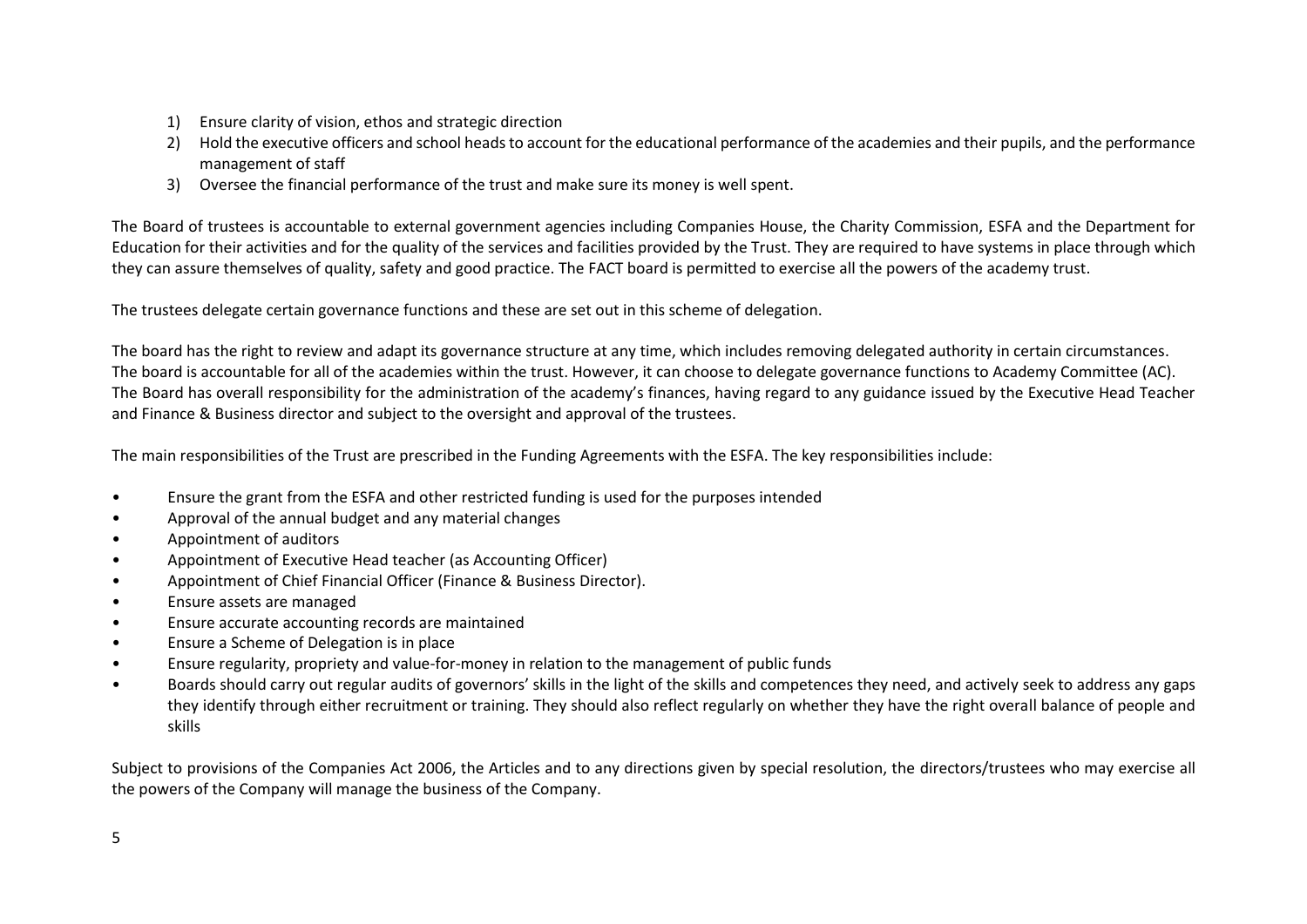The board of trustees of FACT delegate responsibility for delivery of its objectives and strategy to the lead professional of the MAT i.e. the Chief Executive Officer who is also designated as the Accounting Officer. The MAT board holds the CEO to account for the performance of the trust, including the performance of the academies within the trust.

Some responsibilities concerning the performance of each academy are delegated to Academy Committee. The Academy Committee will use its detailed knowledge and engagement with stakeholders to ensure that their academy is performing to the highest possible standards, and that it is being well served by the executive leadership of the trust.

The performance management of the Chief Executive Officer (Accounting Officer) is the responsibility of the trust board.

#### **3. Finance, Personnel & Audit Committee**

The Board decided to take the responsibility for financial functions being carried centrally, leaving the Academy Committee free to focus on teaching and learning. Therefore, the schools within the trust have their financial systems, corporate governance and legal issues managed for them by the trust. This in turn, may mean AC is free to focus on the core business of their pupils' attainment and progress.

#### **The board operates a combined Finance and audit committee.**

**The Finance, Personnel and audit committee is a combined committee of Finance committee and Audit Committee (Both committees have same members).**

#### **Finance Committee**

- determine the school's annual budget
- plan the school budget in accordance with the priorities in the School Improvement Plan
- operate the arrangements for obtaining quotations and inviting tenders
- submit to the Board any proposed write-offs and disposals of surplus stock and equipment
- determine matters relating to building maintenance, health and safety and lettings outside school hours.
- determine insurance arrangements
- consider the findings and recommendations of the internal scrutiny reports & External Audit reports.
- regular monitoring of actual expenditure and income against budget;

#### **Audit Committee**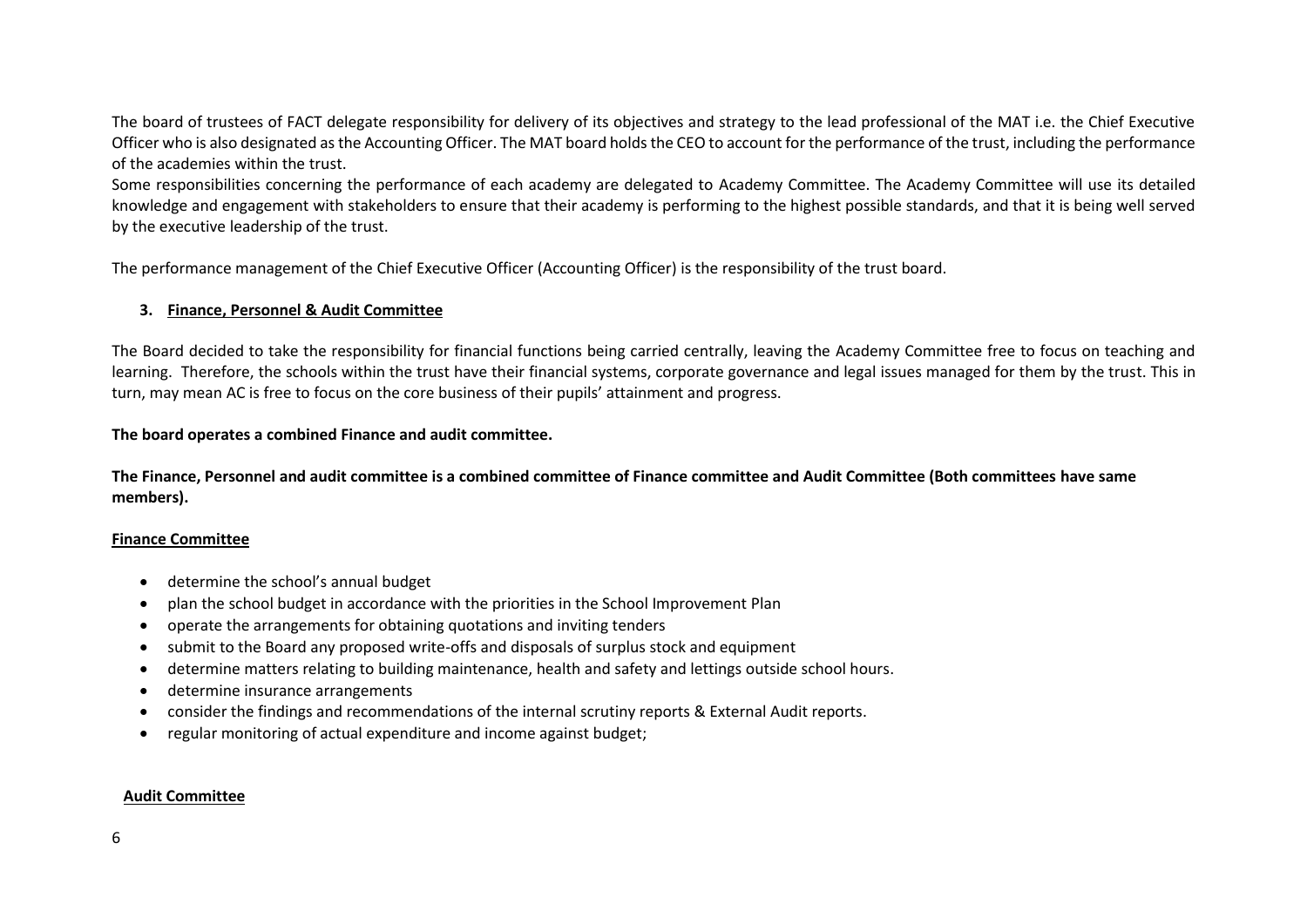The role of the Audit Committee is to maintain an oversight of the Academy Trust's governance, risk management, internal control and value for money framework.

The committee's duty is to focus on providing assurances to the board of trustees that risks are being adequately identified and managed by

- Reviewing the risks to internal financial control at the trust and
- Agreeing a programme of work to address, and provide assurance on, those risks and recommendation reported in internal scrutiny reports.
- Review the external auditor's annual planning document and approve the planned audit approach.
- Receive reports (scrutiny reports, annual reports, management letters etc.) from the internal and external auditors and other bodies, for example the ESFA and NAO, and consider any issues raised, the associated management response and action plans. Where appropriate, reports deemed should be referred to the Board or other committee for information and action.
- Review the Trust's fraud response plan and ensure that all allegations of fraud or irregularity are managed and investigated appropriately.
- Ensure appropriate cooperation and coordination of the work of the external auditor and internal auditor.
- The outcome of the work should inform the governance statement that accompanies the annual accounts and, so far as possible, provide assurance to the external auditors.

#### **4. The Academy Committee**

The Board of Trustees determines the constitution, membership and proceedings of the Academy Committee.

The membership of the academy Committee includes head of schools, staff representatives and elected governors from the academies within the trust. To separate out Academy Committee roles from trust level roles, the chair or any other member of the Academy Committee cannot be a member of the trust.

Responsibilities concerning the performance of the academies in the Trust are delegated to one Academy Committee to form inter-school governance. The Academy Committee will use its detailed knowledge and engagement with stakeholders to ensure that the academies in the trust are performing to the highest possible standards, and that it is being well served by the leadership of the trust.

The Academy Committee is responsible for school improvement (outcomes, progress, attendance and closing gaps). This includes being the Trust's representative for Ofsted/DfE, CPD, teaching & learning, monitoring and quality assurance, operational policies and operating procedures, governance, safeguarding and SEN/PP/Sports premium strategy.

It should exercise its powers and functions with a view to fulfilling a largely strategic leadership role in the running of the academy, addressing such matters as: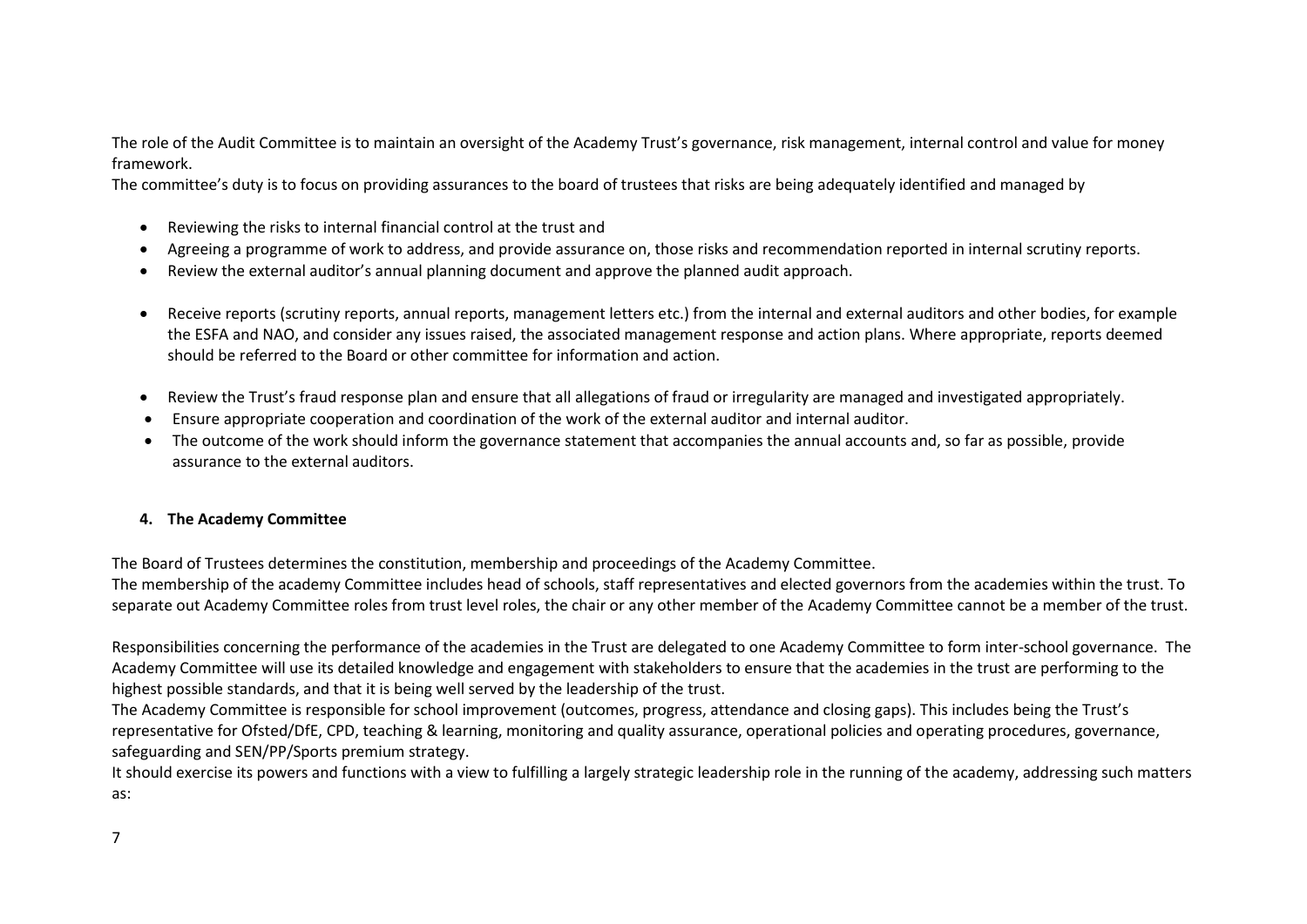- policy development and strategic planning, including target-setting to keep up momentum on school improvement;
- ensuring sound management and administration of the academy, and ensuring that managers are equipped with relevant skills and guidance;
- ensuring compliance with legal requirements;
- establishing and maintaining a transparent system of prudent and effective internal controls.
- monitoring performance and the achievement of objectives, and ensuring that plans for improvement are acted upon;
- helping the academy be responsive to the needs of parents and the community and making it more accountable through consultation and reporting;
- Maintaining Trust's standards of conduct and values;

#### **5. The Executive Headteacher (CEO)/ Accounting Officer**

The executive Headteacher is responsible for oversight of all the schools under the trust to ensure the successful development and implementation of the trust's ethos and standards. Within the framework of the academy development plan as approved by the Board, the Executive Head of School has overall executive responsibility for the academy's activities including financial activities.

The Executive Headteacher is appointed as accounting officer and CEO of the trust, under the guidance of the board of Trustees.

Much of the financial responsibility has been delegated to the Finance & Business Director but the Executive Head of School still retains responsibility for:

- Approving new staff appointments within the authorised establishment.
- Authorising contracts up to the amount stated in the Scheme of Delegation (Appendix 1), reporting these decisions to the Finance, Personnel & Audit Committee.
- Authorising payments in conjunction with Finance & Business Director or other authorised signatory.
- preparing budget plans in conjunction with the Finance & Business Director
- implementing expenditure in line with the Academy budget
- ensuring any actions resulting from the annual audit are implemented

The funding agreement identified the Executive Head teacher as the Accounting Officer who is personally responsible to the Board for:

- Ensuring regularity and propriety
- Prudent and economic administration
- Avoidance of waste and extravagance
- ensuring value for money
- Efficient and effective use of available resources; and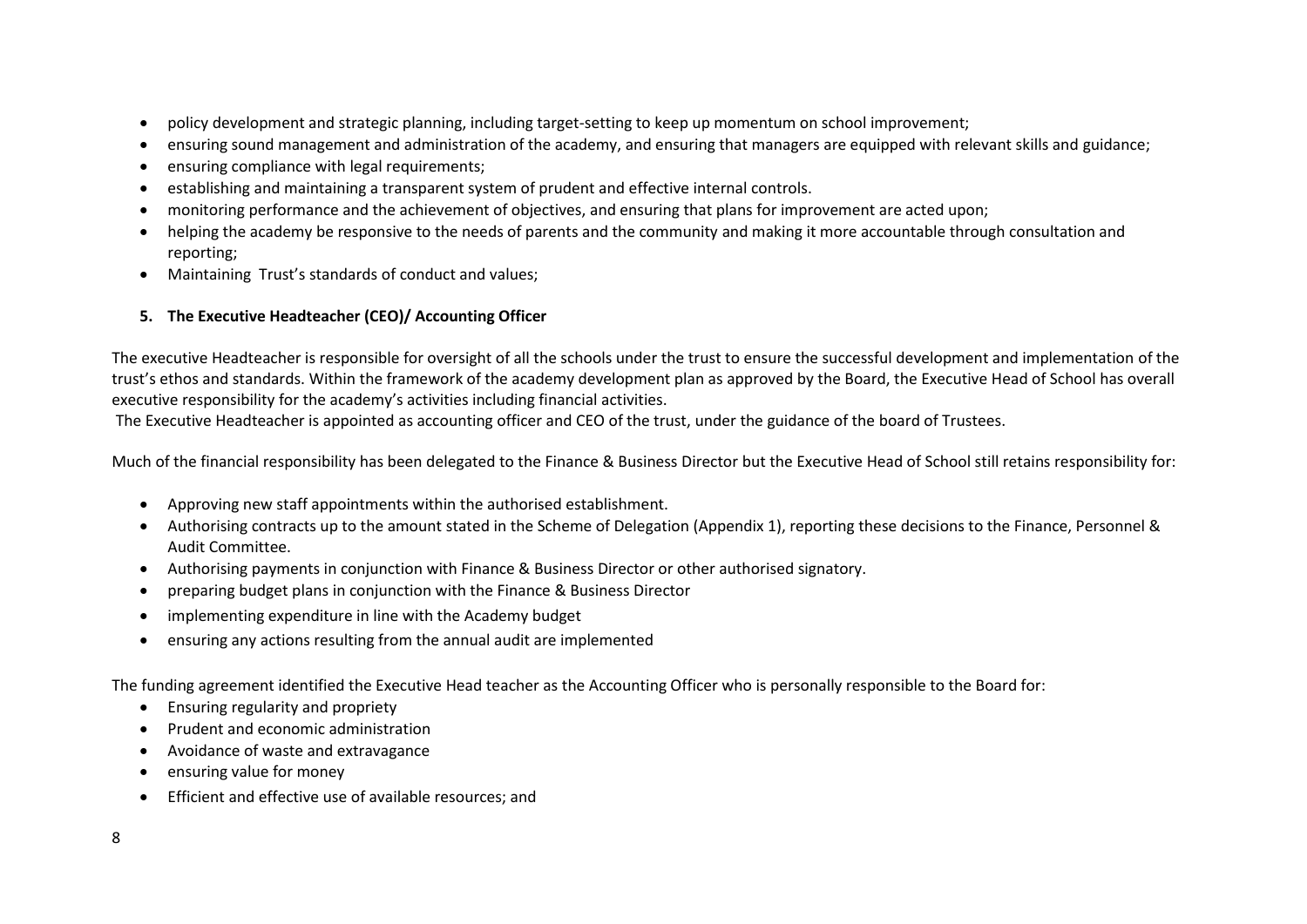The executive head teacher is responsible for the performance management of the head of schools but will seek contributions from representatives of the Academy committee to this process.

#### **6. The Finance and Business Director/ Chief Financial Officer(CFO)**

The academy trust must have a chief financial officer (CFO), appointed by the trust's board, who is FACT's Finance & Business director. The CFO plays both a technical and leadership role, including ensuring sound and appropriate financial governance and risk management arrangements are in place, preparing and monitoring of budgets, and ensuring the delivery of annual accounts. The main responsibilities of FBD are as follows:

- Assist, as part of the Senior Management Team, in the preparation of the Academy's annual development plan.
- Participate in the implementation of the Academy's HR policies and procedures in ensuring they are embedded across all academies.
- Collaborate with and assist others such as the School Business Manager, Finance Manager, HR/Payroll Officer, ICT Officer, Premises Manager and Admin officers in the performance of their duties.
- Proactively implement the Trust's policies and procedures.
- Day to day management of financial issues including the establishment and operation of a suitable accounting system for the Multi Academy Trusts central budget and individual academies
- Management of the academy financial position at a strategic and operational level within the framework for financial control determined by the FPA Committee;
- Ensuring that the annual accounts are properly presented and adequately supported by the underlying books and records of the academy;
- Authorising payments in conjunction with other authorised signatory
- Ensuring forms and returns are sent to the ESFA in line with the timetable in the ESFA guidance.
- Liaising with auditors to ensure that the annual accounts are properly presented and adequately supported by the underlying books and records of the **Trust**
- Annual returns are filed to companies' house

#### **7. Head of school/Headteacher**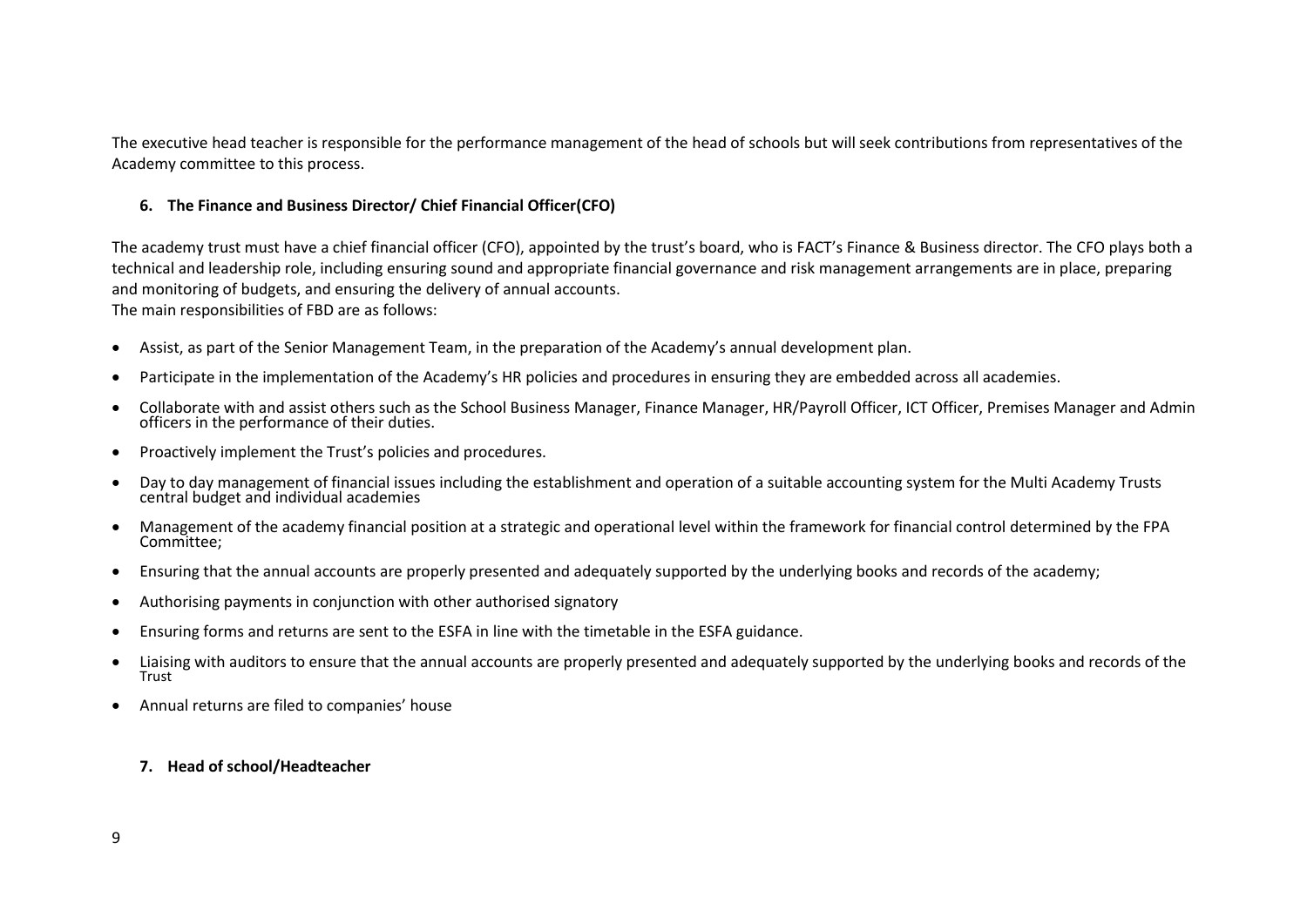The trustees, in consultation with the Academy Committee, must appoint a Head of School to the academy who will also act as an ex-officio Academy Committee member. The Academy Committee delegates day to day responsibility for carrying out the policies and decisions of the Academy Committee to the Head of School.

The head of school/Headteacher is responsible for the

- The Head of School/Headteacher is responsible for the day to day management of the school and is managed by the executive Headteacher.
- the implementation of all curriculum policies approved by the Academy Committee.
- the direction of teaching and the curriculum.
- Security, safeguarding and welfare of pupils
- The head of school reports to the local Academy Committee on the overall performance of the school, the progress of pupils and any other matters which have been delegated.

### **Delegated Authority (Governance)**

| <b>Authority/Duty</b>                                                                                                           | Delegated to                            | <b>Additional Information</b>                                                                          |
|---------------------------------------------------------------------------------------------------------------------------------|-----------------------------------------|--------------------------------------------------------------------------------------------------------|
|                                                                                                                                 |                                         |                                                                                                        |
| Amending the Articles of Association                                                                                            | Authority rests with the members alone. |                                                                                                        |
| Appoint and remove of members and trustees and auditors                                                                         | <b>Members</b>                          |                                                                                                        |
| Approve new convertor, sponsored academies and existing academies joining MAT                                                   | The Board of Trustees                   |                                                                                                        |
| Agree amendments to any funding agreement with the Secretary of State for<br>Education                                          | The Board of Trustees                   |                                                                                                        |
| Approve and remove chair of the Academy Committee                                                                               | The Board of Trustees                   |                                                                                                        |
| <b>Establish Trust Committees</b>                                                                                               | The Board of Trustees                   |                                                                                                        |
| Approve all Terms of Reference,                                                                                                 | The Board of Trustees                   |                                                                                                        |
| Appoint and remove of Accounting Officer, Finance Director, Clerks, Company<br>Secretary (and approval of financial statements) | The Board of Trustees                   | On the recommendation of the Finance<br>Personnel & Audit Committee.                                   |
| Managing a programme of risk review and checking of financial controls, in<br>accordance with the Academies Financial Handbook. | Finance personnel & Audit<br>Committee  | Internal/External auditors reporting to<br>the Audit Committee as a<br>supplementary programme of work |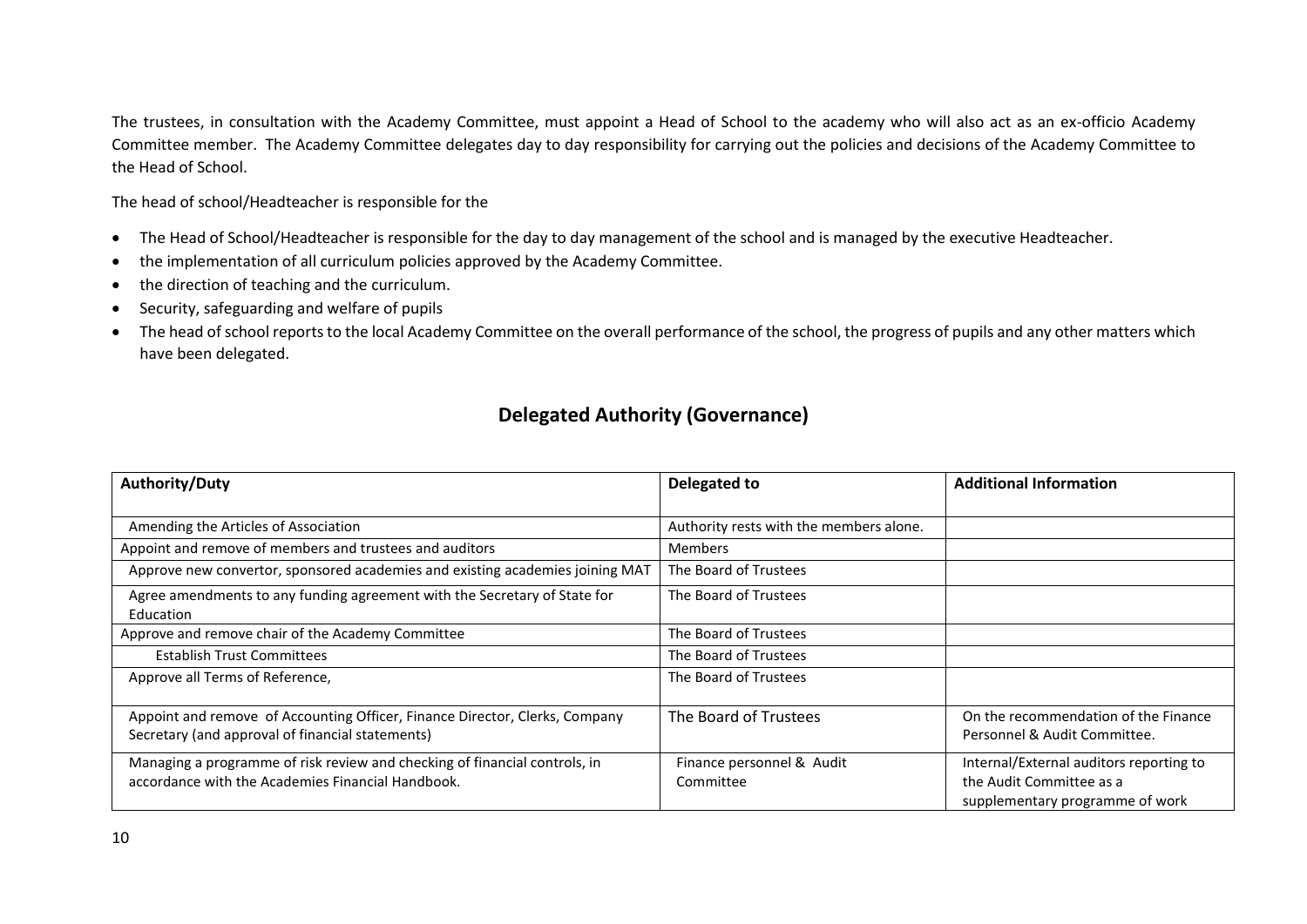| Approve Scheme of Delegation                                 | The Board of Trustees                        |  |
|--------------------------------------------------------------|----------------------------------------------|--|
| Approve Trust Policies                                       | The board of Trustees                        |  |
|                                                              |                                              |  |
| Establish and implement trust policies                       | <b>Executive Head &amp; Finance Director</b> |  |
| Ratify the changes impacting the ethos & vision of the Trust | The Board of Trustees                        |  |

## **Delegated Authority (Finance, Resources and Operations)**

| Ensuring schools are financially viable at all times, operating within budgets and | The executive Head             | Supported by Finance & Business Director    |
|------------------------------------------------------------------------------------|--------------------------------|---------------------------------------------|
| meeting all statutory and Trust requirements for transparency, probity and robust  |                                |                                             |
| financial management                                                               |                                |                                             |
| Preparation of Budget Plans for all academies                                      | Finance & Business director    | In consultation with Executive Head teacher |
| Approve the formal budget plan for the financial year                              | The Board                      |                                             |
| Approve the Financial Policies & Procedures                                        | The Board                      |                                             |
| Carry out financial processes in line with the Finance Policies                    | Finance & Business director    |                                             |
| Service Level Agreements / Contracts                                               | Finance & Business director    |                                             |
| Producing management report                                                        | Finance & Business director    |                                             |
| Monitor Academy expenditure                                                        | The Finance & Audit Committee  |                                             |
| Produce and Review Year End Accounts                                               | Finance & Business director    |                                             |
| Maintenance of adequate fixed asset registers                                      | Finance & Business Director    |                                             |
| Maintenance of effective systems of internal control                               |                                |                                             |
| Ensuring that all statutory policies and documents are in place at each school     | of<br>Director/Head<br>Finance |                                             |
|                                                                                    | school/Headteacher             |                                             |
| Maintenance of Buildings & Facilities and Asset management Strategy                | Finance & Business Director    |                                             |
| Arranging Trust Insurance                                                          | Finance & Business Director    |                                             |
| Oversight of websites                                                              | Finance & Business Director    |                                             |
| Ensure Health & Safety regulations are followed within schools                     | Finance & Business Director    |                                             |
| Ensure that proper security is maintained for all buildings and assets.            | Finance & Business Director    |                                             |
| Ensuring compliance with GDPR                                                      | Finance & Business Director    |                                             |

**Delegated Authority (Curriculum and teaching)**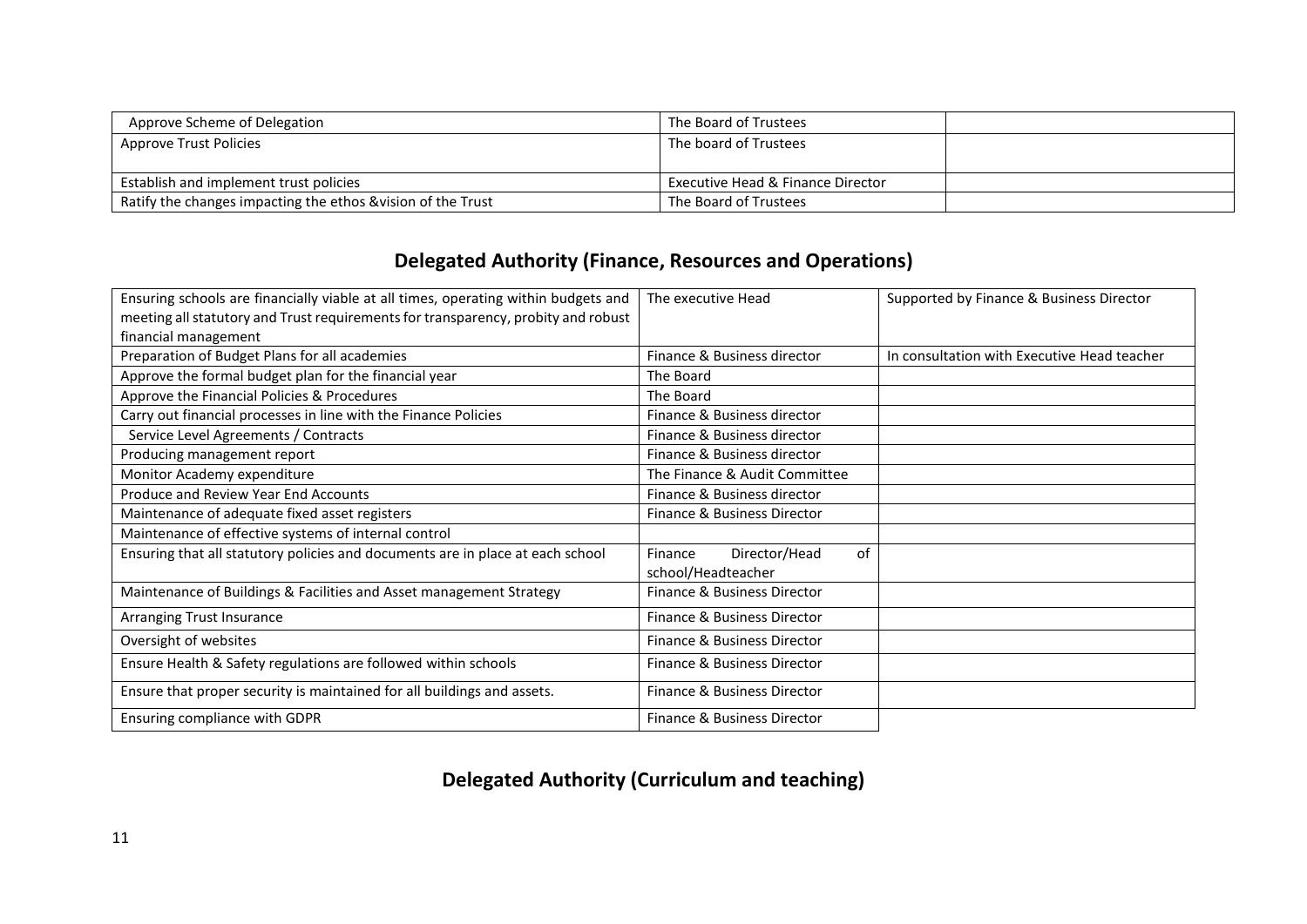| Preparation & updating of School Development Plan for each school                     | AC & Executive Head | In consultation with Head of school         |
|---------------------------------------------------------------------------------------|---------------------|---------------------------------------------|
| Setting and review of curriculum in accordance with all elements required by law or   | AC & Executive Head | In consultation with Head of school         |
| by funding agreement                                                                  |                     |                                             |
| Review progress against SDP, evaluating standards of teaching & learning, and         | AC & Executive Head | In consultation with Head of school         |
| ensuring that proper standards of professional performance are established.           |                     |                                             |
| Ratify and review progress across the trust against all school development plans      | The Board           |                                             |
| Establish and implement curriculum policy                                             | Head of school      |                                             |
| Set Admissions policy                                                                 | The Board           | On the recommendation of the executive Head |
| Academy Hours - setting the opening & closing times of the schools                    | The Board           | On the recommendation of the executive Head |
| Term dates and length of schools                                                      | The Board           | On the recommendation of the executive Head |
| Propose, monitor & ratify pupil Achievement                                           | AC                  |                                             |
| Monitor and ratify pupil behaviour policies                                           | AC                  |                                             |
| Individual school issues including attendance, exclusions, disciplinary, safeguarding | Head of school      |                                             |
| and child protection, religious education and annual review.                          |                     |                                             |
| Promoting and safeguarding the welfare of pupils and reporting any child protection   | Head of school      |                                             |
| or staffing issues to LGB                                                             |                     |                                             |

# **Delegated Authority (Human Resources)**

| Pay & Remuneration Policy, Changes to employee's term & conditions   | The Board/Finance, Personnel & Audit |                                         |
|----------------------------------------------------------------------|--------------------------------------|-----------------------------------------|
|                                                                      | committee                            |                                         |
| Annual pay award for Teachers & Support Staff                        | The Board/Finance, Personnel & Audit |                                         |
|                                                                      | committee                            |                                         |
| Establish HR Policies                                                | The Board/Finance, Personnel & Audit |                                         |
|                                                                      | committee                            |                                         |
| Appointment Head of school / Headteacher                             | The Board                            | Supported by AC                         |
| Appointment of SLT roles within agreed staffing structure            | The executive Head                   | In consultation with the Head of school |
| Teachers and Teaching assistants appointments within agreed staffing | The executive Head                   | In consultation with the Head of school |
| structure                                                            |                                      |                                         |